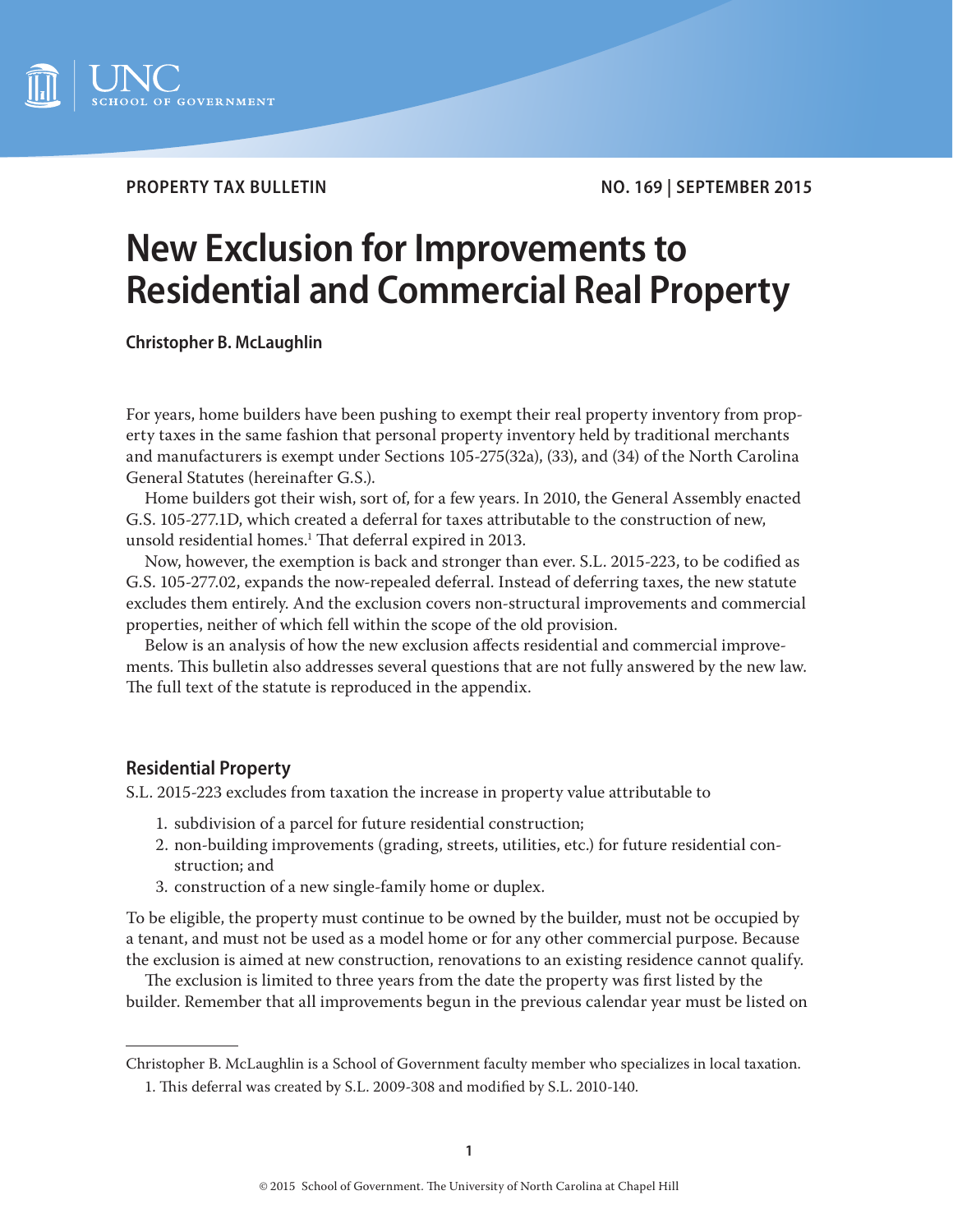<span id="page-1-0"></span>January 1 regardless of the stage of completion. See the discussion under "Duration," below, for more details on this three-year limitation.

The builder must submit an exclusion application *annually* under the general application provisions in G.S. 105-282.1. The deadline for applications under that statute is the end of the listing period (usually January 31), but late applications may be accepted for good cause up to the close of the calendar year. Each local government is free to define "good cause" as it deems appropriate, which means that some local governments may be more lenient with late applications than others. This issue is discussed in more detail under "Late Application," below.

The new exclusion differs in some important ways from the old deferral for homebuilders' inventory in G.S. 105-277.1D. First and most importantly, the taxes attributable to the improvements are not just deferred, they are waived entirely. Second, the new exclusion covers activities undertaken in anticipation of residential construction (such as the subdivision of a parcel and grading, streets, and utility work) in addition to the actual construction. Third, a certificate of occupancy need not be issued for the exclusion to apply to a new residential structure—even partially completed structures can qualify for the residential exclusion. Fourth, the exclusion apparently does not apply to condominium or townhouse buildings that will house more than two families. The bill extends the exclusion to a "single family residence or a duplex," which seems to eliminate structures that will house three or more family units.

# **Commercial Property**

Unlike residential property, commercial property may benefit from the new exclusion only for the increase in value attributable to subdivision or non-structural improvements, such as grading, streets, and utilities. Any improvement that requires the issuance of a building permit terminates eligibility for the exclusion.

In some respects, this new exclusion is an extension of the relatively new site infrastructure deferral under G.S. 105-277.15A that was intended to encourage landowners to prepare farmland for industrial or manufacturing development.2 Although very few, if any, developers have taken advantage of that deferral, it is likely that more developers will be interested in this new exclusion.

Another difference between the provisions for residential and commercial property is the maximum length of the exclusion. Commercial property may receive the exclusion for up to five years after the improved property was first listed. The exclusion for residential property is limited to three years.

Table 1 summarizes the different treatment of residential and commercial property under the new law.

<sup>2.</sup> This deferral was created by S.L. 2013-130 and modified by S.L. 2014-39.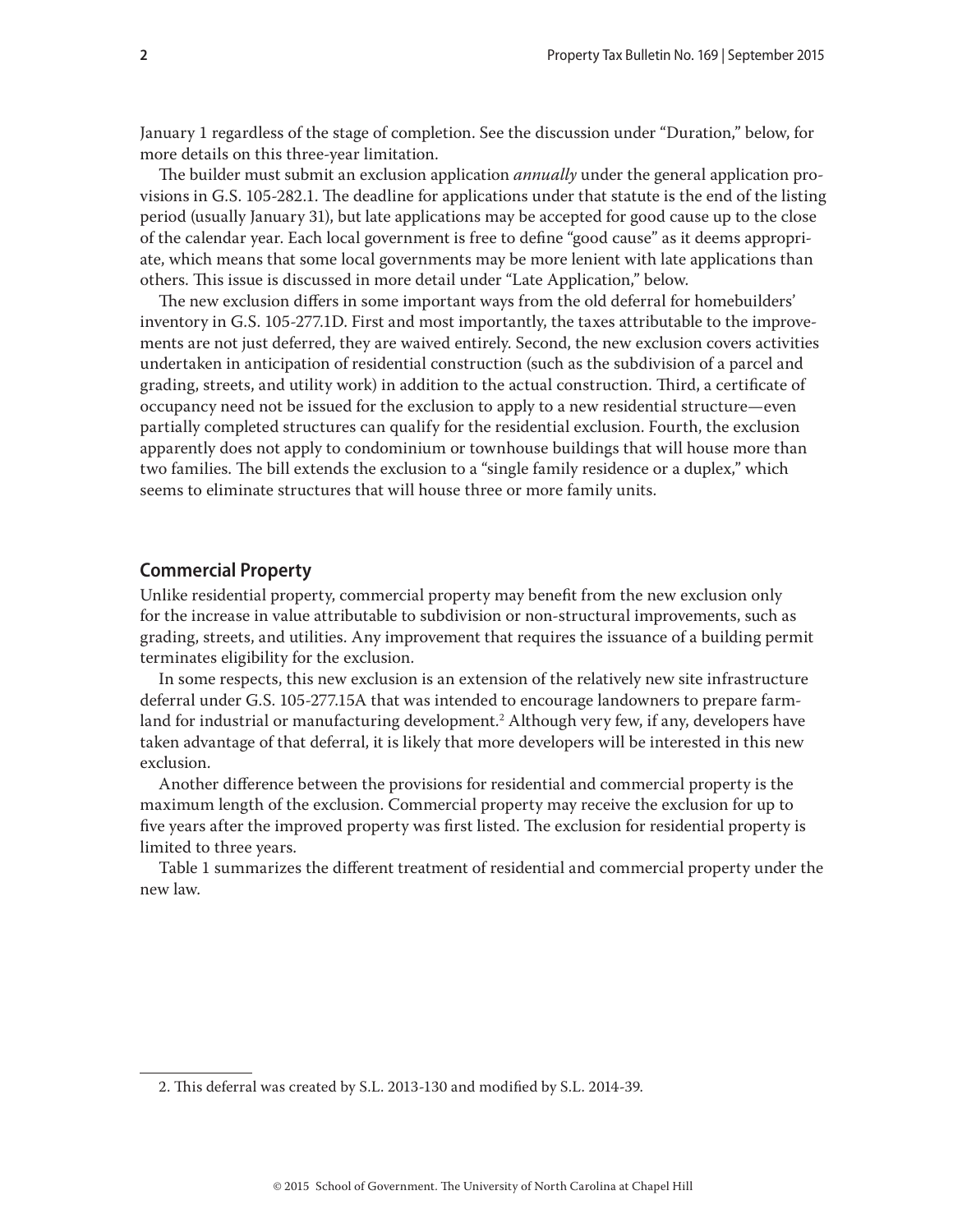|                                               | <b>Residential Property</b>                    | <b>Commercial Property</b>    |
|-----------------------------------------------|------------------------------------------------|-------------------------------|
| Applies to Increase in Value<br>Attributed to | Subdivision                                    | Subdivision                   |
|                                               | Non-structural improvements                    | Non-structural improvements   |
|                                               | New single-family homes or<br>duplexes         |                               |
| <b>Maximum Duration</b>                       | Three years from first listing                 | Five years from first listing |
| Disqualifications                             | Sale                                           | Sale                          |
|                                               | Removal from market                            | Removal from market           |
|                                               | Lease                                          | Issuance of building permit   |
|                                               | Commercial use (as model home,<br>for example) |                               |

#### <span id="page-2-0"></span>**Table 1. Summary of New Exclusion Provisions**

# **Builder**

The new exclusion applies only to property owners who qualify as "builders." That term is defined by G.S. 105-273(3a) to mean "a taxpayer engaged in the business of buying real property, making improvements to it, and reselling it."

Many times it will be obvious when a property owner satisfies this definition: large, wellknown developers and builders will often be the taxpayers applying for the new exclusion.

But a property owner need not be an established developer or builder to qualify. First-time builders can also earn the exclusion, so long as they can demonstrate that they are now in the business of buying, improving, and reselling real estate. The fact that a particular property owner has never before bought and sold real property should not automatically disqualify that owner from obtaining the exclusion. The tax office simply needs to see some evidence that the taxpayer intends to improve and resell the property. The evidence might be advertisements by the property owner to sell the to-be-constructed home or real estate broker and contractor licenses held by the property owner. So long as the applicant provides some evidence of qualifying as a builder under the new law, the county should assume that the applicant is eligible. If later information disproves that assumption (perhaps the property owner never lists the property for sale and instead uses it as his or her permanent residence), the county can retroactively remove the inappropriately awarded exclusion using the discovery process. See "Removing the Exclusion Retroactively," below.

# **Duration**

The duration of the new exclusion is tied to the date the improved property was "first subject to be listed." While the statute is not entirely clear, it appears that residential property that is improved in stages may qualify for multiple exclusions with different three-year limitations.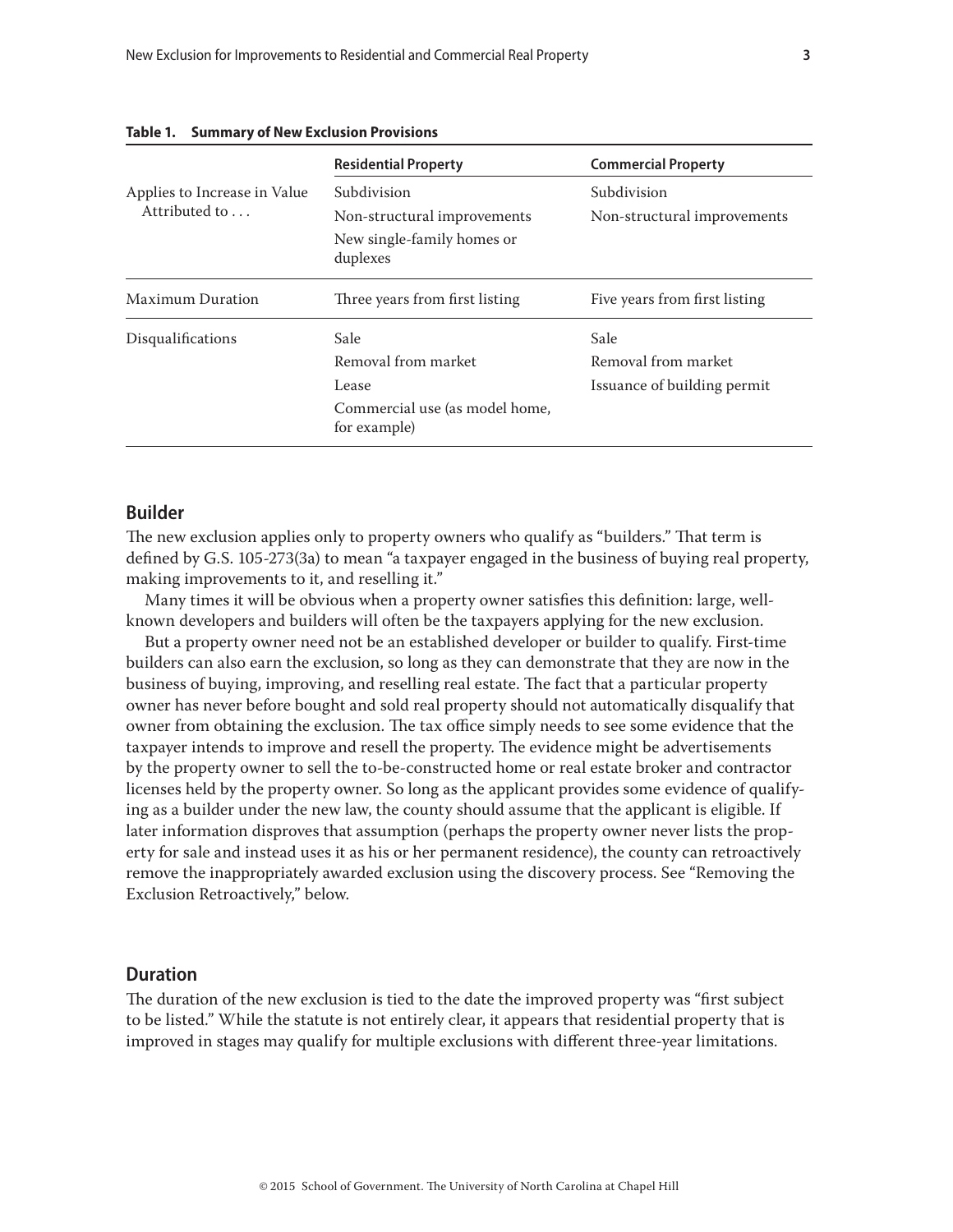Consider this hypothetical timeline for Parcel A:

| February 2016:           | Dave Developer purchases Parcel A for \$100,000                                                                                              |
|--------------------------|----------------------------------------------------------------------------------------------------------------------------------------------|
| April through June 2016: | Dave subdivides Parcel A into ten lots, grades the<br>property, and lays out streets                                                         |
| January 2017:            | Carolina County increases the tax appraisal of Parcel<br>A from \$100,000 to \$200,000 due to subdivision and<br>non-structural improvements |
|                          | March through October 2017: Dave builds new houses on each of the ten lots                                                                   |
| January 2018:            | Carolina County increases the tax appraisal from<br>\$200,000 to \$4,000,000 (\$400,000 per lot) due to new<br>construction                  |

Dave could apply for two separate exclusions on this property with two separate three-year durations.

The first exclusion would be for the subdivision and non-structural improvements that increased Parcel A's tax appraisal from \$100,000 to \$200,000 for the 2017 tax year. This exclusion would apply for the 2017, 2018, and 2019 tax years (assuming Dave did not sell the property to a residential owner before then). Dave would be taxed on the original \$100,000 appraisal for those tax years. Absent any other changes, the property would be taxed at the full \$200,000 appraisal beginning with the 2020 tax year.

The second exclusion would be for the new house construction that increased Parcel A's appraisal from \$200,000 to \$4,000,000 for the 2018 tax year. The exclusion would run for the 2018, 2019, and 2020 tax years (assuming Dave did not sell or lease the property before then). Absent any other changes, the property would be taxed at the full \$4,000,000 appraisal beginning with the 2021 tax year.

Let's assume that Dave applies for and receives both exclusions. As of January 1, 2021, he still owns all of Parcel A. Here are the appraisal values at which Dave should be taxed for each year he has owned the property:

| 2016: | \$100,000 (no exclusions)                                                |
|-------|--------------------------------------------------------------------------|
| 2017: | \$100,000 (first exclusion, \$100,000)                                   |
| 2018: | \$100,000 (first exclusion, \$100,000;<br>second exclusion, \$3,800,000) |
| 2019: | \$100,000 (first exclusion, \$100,000;<br>second exclusion, \$3,800,000) |
| 2020: | \$200,000 (second exclusion, \$3,800,000)                                |
| 2021: | \$4,000,000 (no exclusions)                                              |

Each exclusion runs for three years from the first tax year for which the improvement in question was listed by the taxpayer. Note that this approach will require detailed and accurate record-keeping by the assessor and tax collector to make sure that the correct value is taxed for each year. This record-keeping will become more onerous if, as is likely, some of the lots are sold during the duration of one or both of the exclusions. After a lot is sold to a residential owner, that lot should be taxed at the full tax appraisal without any exclusions (\$400,000 in the above example).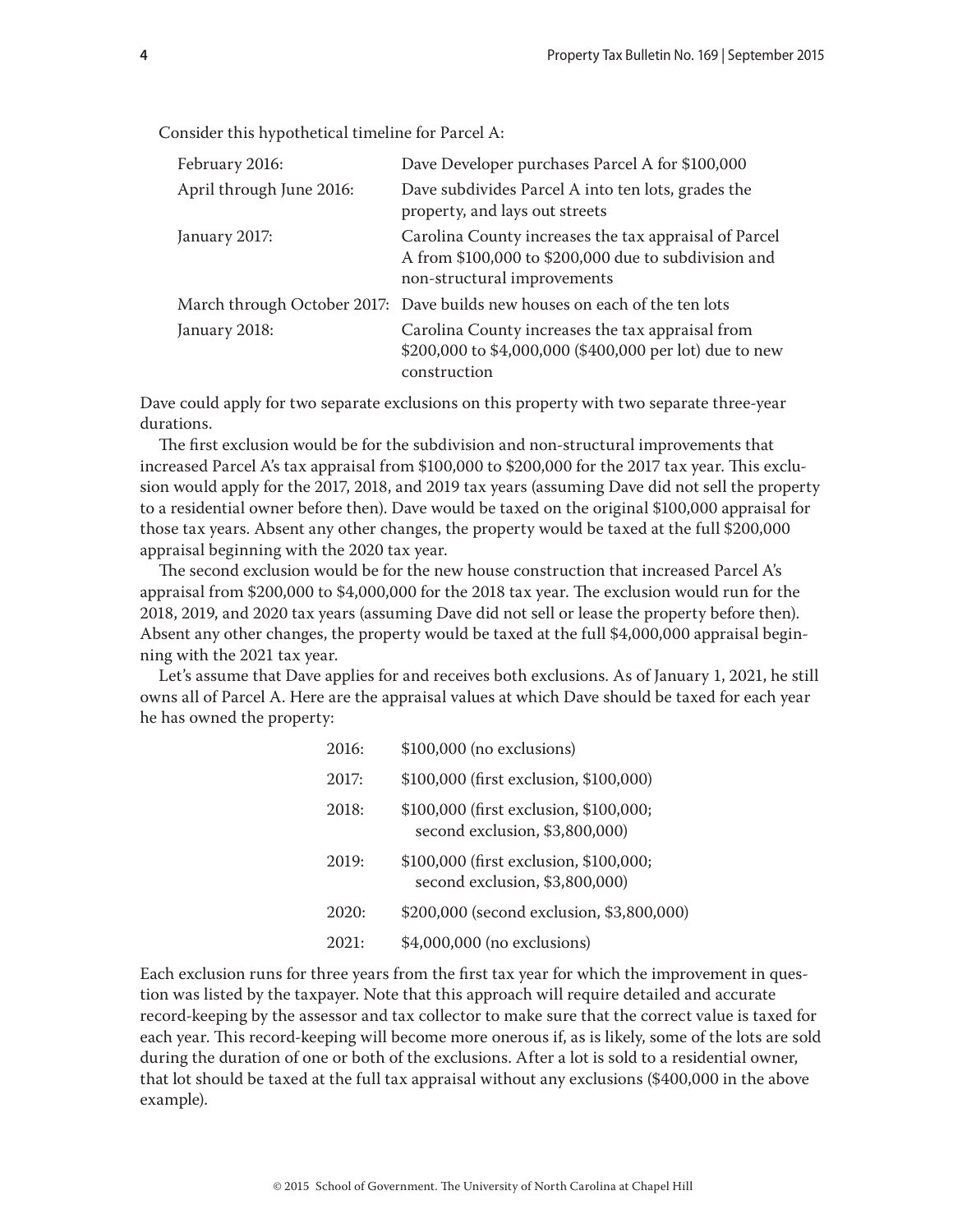<span id="page-4-0"></span>For an example of an even more complex situation in which one builder sells a partially improved property to a second builder, see "Sale of Residential Property by Developer to Builder," below.

# **Effective Date**

For both residential and commercial properties, the new exclusion applies to improvements made on or after July 1, 2015, and to taxes levied for tax years beginning on or after July 1, 2016. Those restrictions eliminate previously existing unsold residential and commercial improvements from eligibility for the exemption.

As discussed in the examples below, improvements made on or after July 1, 2015, will qualify for the exclusion. Improvements made prior to July 2015 will not. This may lead to situations in which only part of a new structure will qualify. Assessors may need to value a new residential structure at the percentage of completion as of July 1, 2015, and exclude only the tax attributable to the value of the construction completed after July 1. The value of the construction completed prior to July 1, 2015, should remain taxable even if the property otherwise qualifies for the exclusion.

## **Examples and Analysis**

The statute leaves several important questions unanswered. May multiple developer/builder owners of the same property benefit from the exclusion? If so, how should the exclusion be calculated? May a builder reside in a new residential structure that is on the market and still receive the exclusion? Do homeowners who buy new homes from builders benefit from the builders' exclusion under this provision?

Here are a few examples to help answer these questions.

## **Subdivisions**

The deferral covers activities in anticipation of future construction, including subdivision of a parcel, as in the following example.

In mid-2016, Howie Homebuilder buys a 100-acre parcel in rural Carolina County. After obtaining the required permits, Howie subdivides the land into fifty home sites, creates streets, and lays the groundwork for utilities. In late 2016, the assessor visits the property and, in light of Howie's subdivision and improvements, increases the tax appraisal of the property from \$1 million to \$1.8 million. Assuming that Howie submits a timely application, the taxes on the \$800,000 of value that are attributable to the work done by Howie will be excluded for 2017 taxes. That exclusion will continue through the 2019 tax year unless Howie sells any or all of the property or uses it for a commercial purpose other than future sale as residences. Individual lots sold to homeowners will be taxed at full value. (See "Sale to Owner Prior to July 1," below, for more on how the property will be taxed in the year it is sold to a homeowner.)

# **2015 Residential Construction**

Actual construction of residential structures is covered, but construction of commercial structures is not. Consider the example below.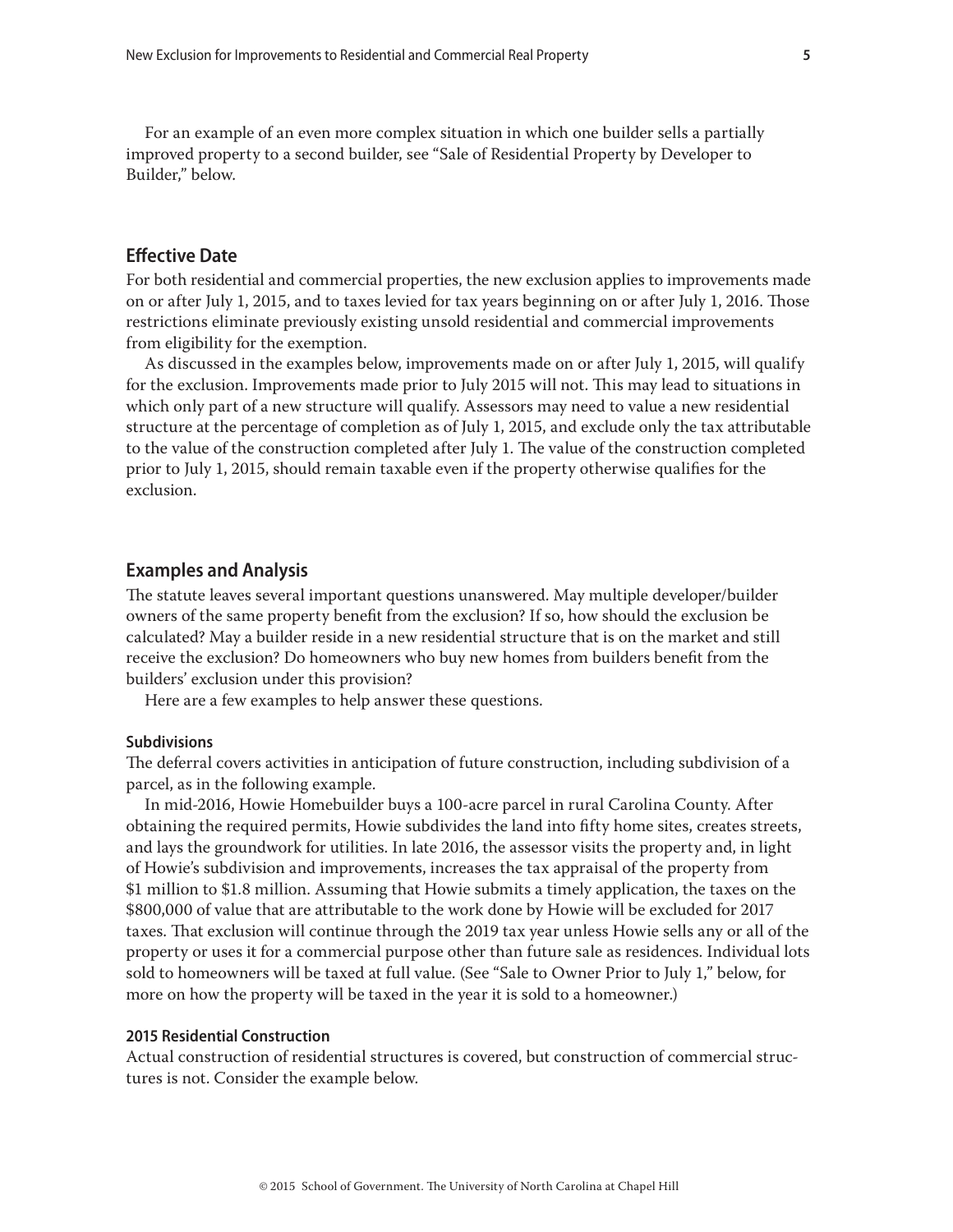<span id="page-5-0"></span>In early 2015, Bob Builder purchases a lot in Carolina County, demolishes the existing house on that lot, and builds a new single-family house. The house is completed but unsold as of January 1, 2016. The assessor appraises the new house at \$400,000 and the land at \$20,000. Immediately after reading a *Coates' Canons* blog post about a new exclusion for new residential construction, Bob runs down to the assessor's office and submits an exclusion application for 2016. *Some or all* of that \$400,000 value should be excluded for 2016 through 2018 unless Bob sells the house or rents it out or uses it for another purpose.

Why the wishy-washy "some or all"? Because S.L. 2015-223 applies only to "improvements made on or after July 1, 2015." Had Bob built the house in 2014, it would not qualify for a 2016 exclusion even if it remained unsold. For 2015 construction, some or all of the house's value should be eligible for the exclusion. But it may be difficult to know what work was done after July 1, 2015.

The correct approach in this situation is for the assessor to demand records from the builder to determine what work was done from July 1, 2015, to December 31, 2015, and then exclude only the value attributable to that post-July 1 work. If the house was entirely complete by July 1, 2015, then none of the house's tax value should be excluded. If the house was 20 percent complete as of July 1, then only 80 percent of the value (the post-July 1 work) should be excluded. If construction of the house did not begin until on or after July 1, then the entire value of the house should be excluded.

#### **Delayed Eligibility**

Some residential construction may not immediately be eligible for the exclusion if it is used for a commercial purpose, as in the example below.

In 2016, Dave Developer builds twenty new houses in a new Carolina County subdivision. He applies for and receives the exclusion for nineteen of those houses that remain unsold as of January 1, 2017. The twentieth new house, however, is not eligible for the exclusion because Dave is using it as a model home to attract buyers.

As of January 1, 2018, Dave is no longer using the twentieth house as a model home and submits an application to cover the former model home. That house should be eligible for the exclusion for the years 2018 and 2019 if Dave does not sell or rent or otherwise use the house for commercial purposes. The house will benefit from only two years of exclusion because S.L. 2015-223 limits the exclusion to three years from the date the improvement was first listed. Dave first listed the house in 2017, when it was used as a model home. That leaves only two years, 2018 and 2019, for the exclusion to apply.

## **Sale of Residential Property by Developer to Builder**

One important question left unanswered by this new law is whether multiple taxpayers may benefit from the exclusion on the same property. The answer is likely yes, but each builder/owner may benefit only from an exclusion for improvements made by that builder/owner. Subsequent owners may not benefit from exclusions for improvements made by previous owners. Consider the following example.

Dave Developer purchases a 50-acre parcel in 2016 that was appraised as acreage for \$100,000. He immediately subdivides the property into fifty lots and begins grading and preparing the property for streets. As a result, the property is reappraised as subdivided lots and the property's tax value rises to \$500,000, or \$10,000 per lot. Dave applies for the exclusion in January 2017 and receives it for the 2017 tax year, meaning that the property will be taxed at the acreage value of \$100,000 (the pre-subdivision and pre-improvement tax value).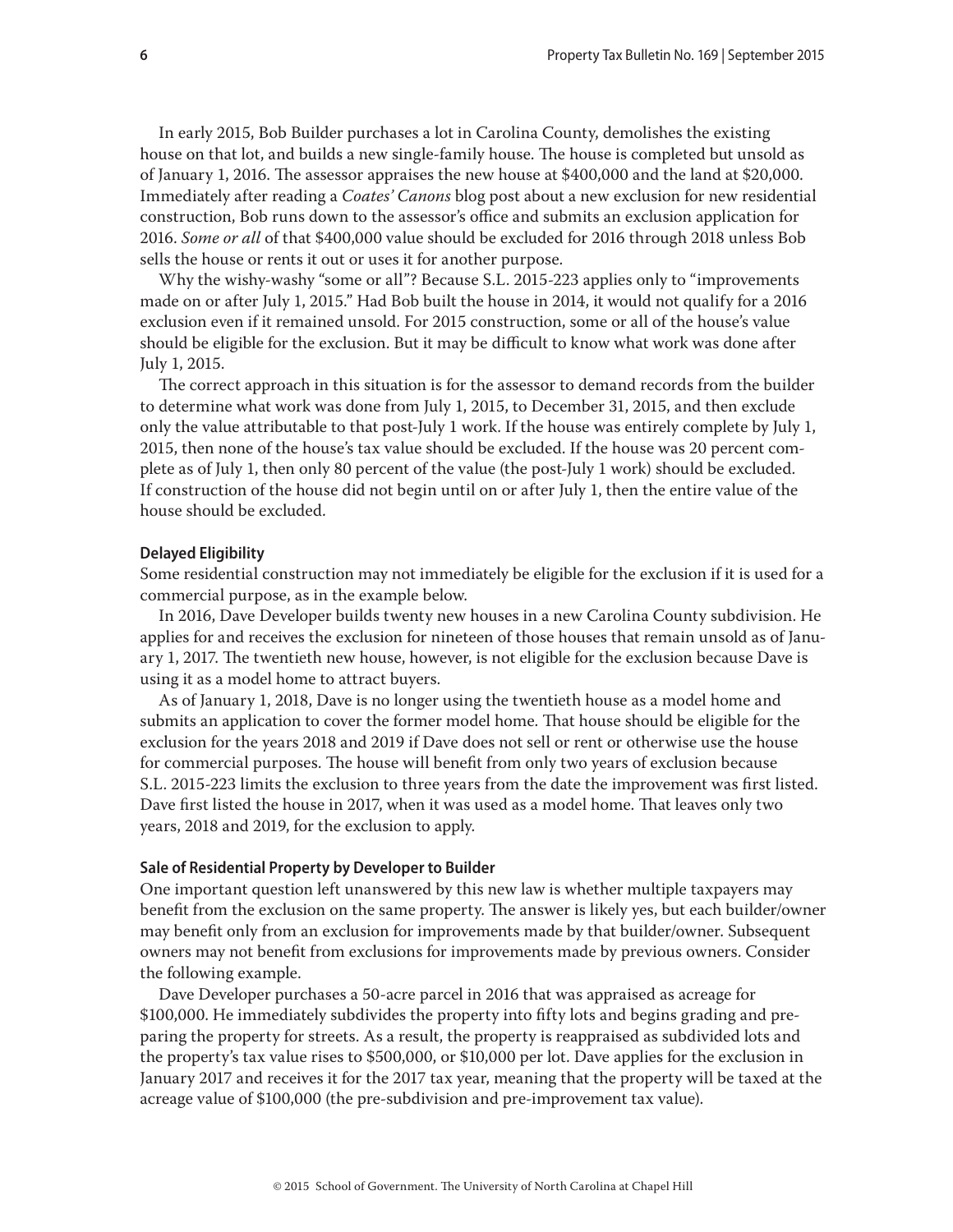In July 2017, Dave sells all fifty lots to Bob Builder. Bob immediately begins building houses on the lots. By January 1, 2018, Bob has completed construction of a house on each lot. The tax value of the fifty improved lots with the houses on them is now \$400,000 per lot, or \$20,000,000 for the entire 50-acre parcel. Bob submits an exclusion application for the 2018 tax year.

Is Bob eligible for the new exclusion? If so, what is the taxable value of the fifty improved lots now owned by Bob?

The author and experts at the Department of Revenue agree that the best interpretation of the new law is one that permits multiple owners to benefit from exclusions on the same property. In this example, Bob qualifies because he is a "builder" as defined by the new law. The law does not exclude one builder from eligibility due to the fact that another builder previously owned and made improvements to the property.

However, a new builder/owner may not benefit from an exclusion attributable to improvements made by a previous builder/owner. The new statute limits the exclusion to improvements made by "the builder," not "a builder," meaning that only improvements made by the current builder/owner can qualify.

In this example, Bob may not benefit from the exclusion for the subdivision and non-structural improvements made by Dave. But once Bob adds his own structural improvements (the new houses) to the property, he should receive his own exclusion for the increased appraisal relating to that construction.

The transfer of the property from one builder to another terminates any existing exclusions but does not eliminate the opportunity for additional exclusions if the new builder makes new improvements to the property. As is the case with improvements added in stages by a single developer, new exclusions earned by the new owner will be subject to their own three-year limitation based on the first date they were listed. They will not be tied to the three-year limitation applicable to previously existing exclusions originally earned by a prior owner.

Here are the correct taxable values for the property as it is improved in stages and transferred from one builder to another:

| 2016: | $$100,000$ (no exclusion)                                                                                                            |
|-------|--------------------------------------------------------------------------------------------------------------------------------------|
| 2017: | \$100,000 (first exclusion, for the subdivision<br>and non-structural improvements<br>made by Dave, \$400,000) <sup>3</sup>          |
| 2018: | \$500,000 (Dave's exclusion terminates due<br>to sale to Bob; new exclusion, for the new<br>houses constructed by Bob, \$19,500,000) |
| 2019: | \$500,000 (exclusion for the new houses<br>constructed by Bob, \$19,500,000)                                                         |
| 2020: | \$500,000 (exclusion for the new houses<br>constructed by Bob, \$19,500,000)                                                         |
| 2021: | \$20,000,000 (no exclusion)                                                                                                          |

<sup>3.</sup> Note that the exclusion remains on the property for the entire year because Dave sold the property to Bob after July 1. If Dave had sold the partially excluded property to Bob prior to July 1, 2017, then the property would have been taxed in Bob's hands at its full \$500,000 appraisal. See G.S. 105-285(d) and the next example.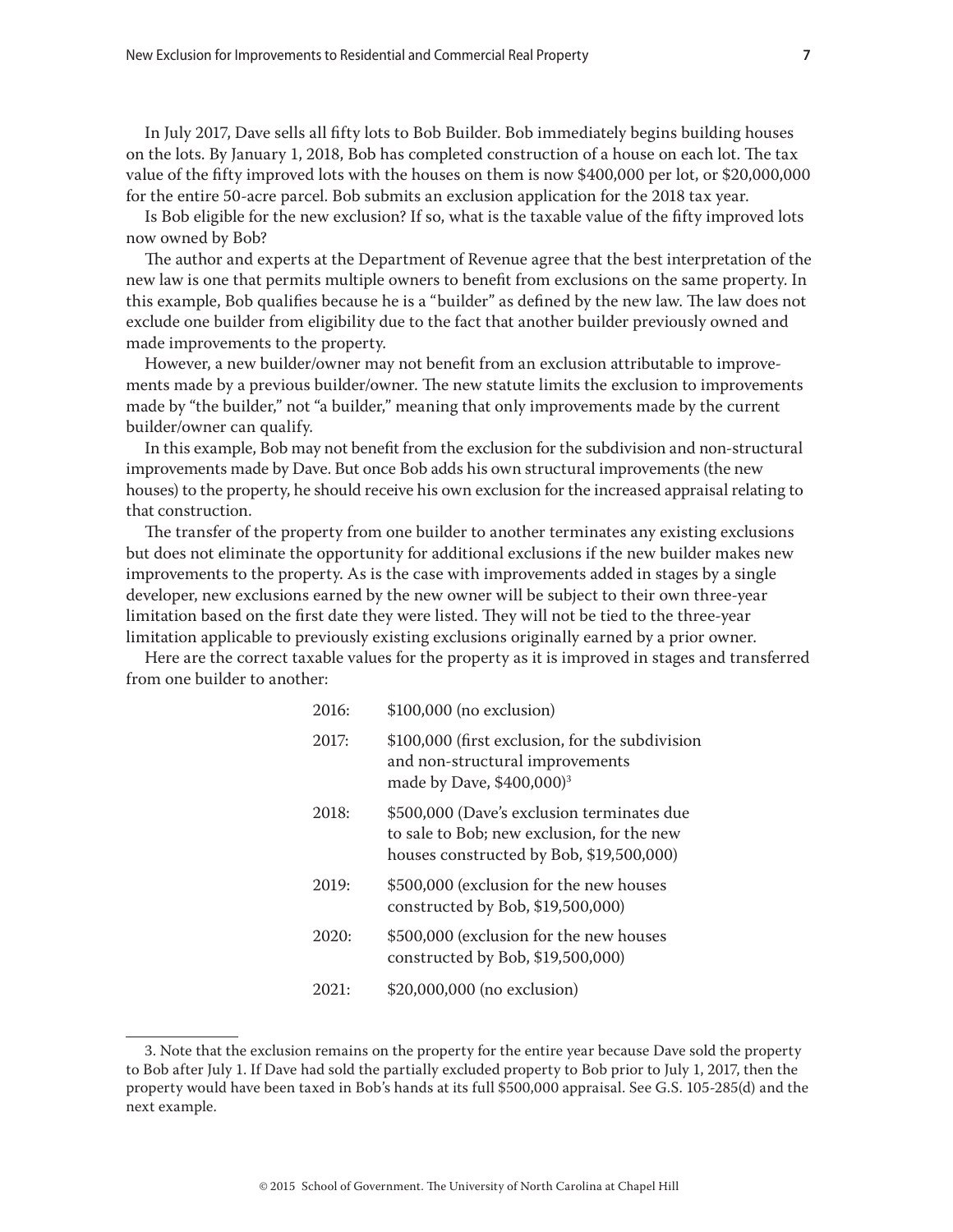<span id="page-7-0"></span>Of course, if Bob were to sell any of the new homes to a residential owner prior to 2021, those lots would lose any remaining exclusions and would be taxed at the full appraisal of \$400,000 each.

#### **Sale to Owner Prior to July 1**

G.S. 105-285(d) applies to the new exclusion in the same way that it applies to all other real property exemptions and exclusions. When real property is transferred from an exempt or partially exempt owner to a taxable owner prior to July 1, that property is taxable for the entire year as if the taxable owner owned the property as of January 1. This statute may produce some unpleasant surprises for homeowners who purchase property that was receiving the new residential property improvement exclusion in the first half of the calendar year. Consider the following example.

As of January 1, 2017, Bob Builder owns Parcel A, on which he built a new house in 2016. Bob applies for and receives the new residential property improvement exclusion for 2017 taxes. Thanks to the exclusion, Bob is taxed at Parcel A's pre-improvement value of \$10,000 rather than at the full \$400,000 tax value of the parcel with the new house.

In March 2017, Bob sells Parcel A to Tommy TarHeel, who plans to live there. Prior to the closing, Tommy's attorney contacts the county tax office to learn what the taxes are on Parcel A. The county tax office informs the attorney that due to the exclusion applied to the property, the only taxes on Parcel A for 2017 are the taxes owed on the reduced \$10,000 value. Tommy and Bob apportion the taxes owed on the \$10,000 at closing.

Tommy is thrilled with his new home. He is less thrilled when the county later sends him a 2017 tax bill for Parcel A based on the full \$400,000 value. Tommy calls the county tax office in a rage, demanding to know why they are taxing him on a \$400,000 value when they told his attorney back in March that the 2017 tax value for Parcel A was only \$10,000. The tax office patiently explains G.S. 105-285(d) to Tommy, who refuses to listen, utters several choice epithets, and hangs up in a huff.

Although the tax office correctly calculated the taxes on Parcel A for 2017, it could have better communicated the potential impact of G.S. 105-285(d). Attorneys who obtain tax information on properties receiving the exclusion should be reminded of how G.S. 105-285(d) might affect the new owners' tax bills for the coming fiscal year. County tax websites might need to be reconfigured so that they clearly indicate the full taxable value of a property receiving this exclusion and the fact that the property will be taxed at the higher value if it is sold by the builder prior to July 1.

What if Tommy's attorney had obtained from the tax office a written "statement of amount of taxes due" under G.S. 105-361 that certified only the taxes on Parcel A's reduced \$10,000 value? Those statements are binding on the tax office, and the lien for any taxes mistakenly omitted from the statement is waived. Tommy might argue that the failure to include on that statement the taxes on the full \$400,000 value for Parcel A waived the tax lien for those additional taxes.

Unfortunately for Tommy, his argument should not be a winning one. At the time that Tommy's attorney obtained the statement of taxes owed on Parcel A, all that was owed were the taxes on the reduced \$10,000 value of the property when it was held by Bob Builder. Those were the only taxes that were *required* to be included on the statement. The potential increase in taxes that might occur after a sale to Tommy did not need to be included on the statement,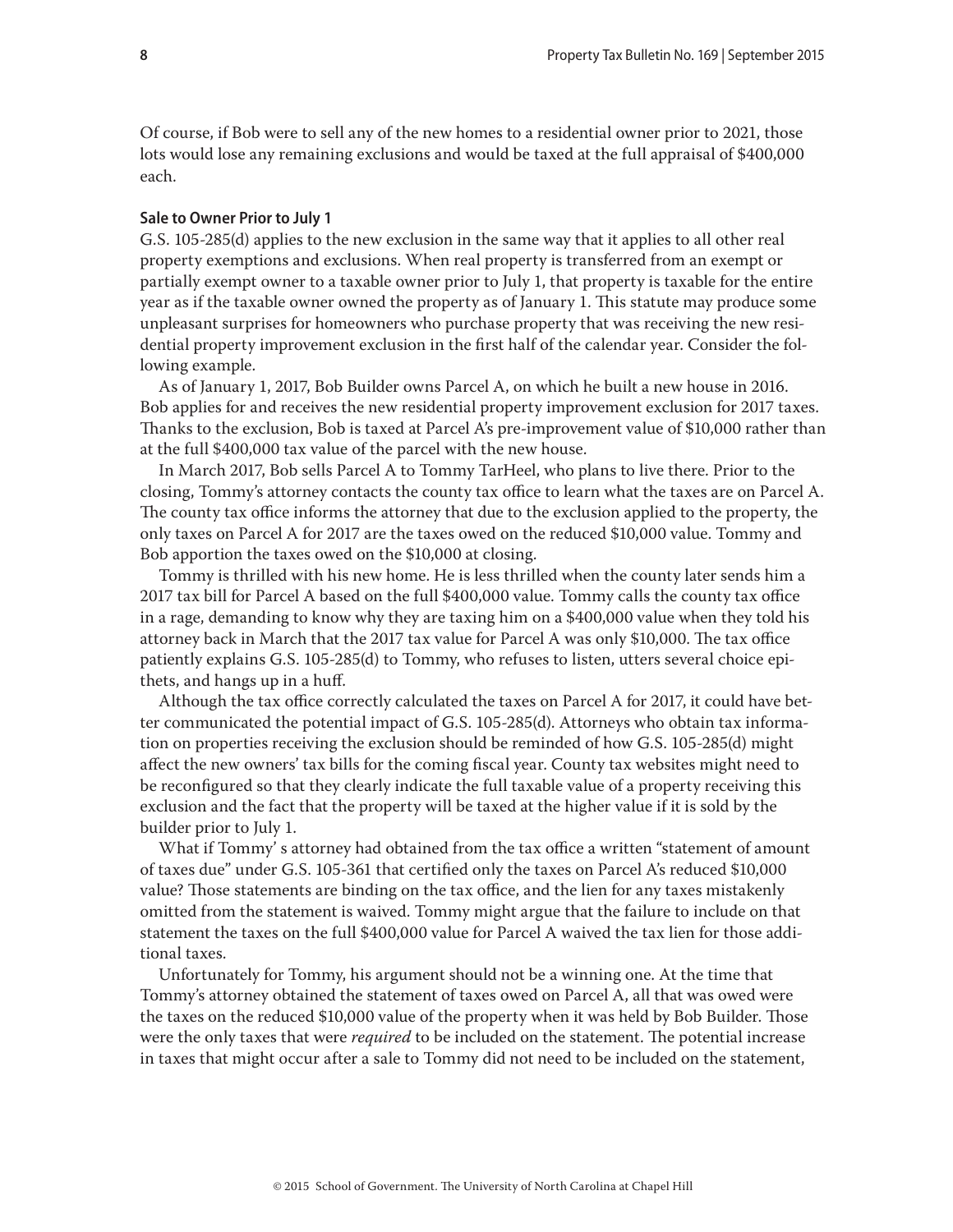<span id="page-8-0"></span>and therefore the lien for the taxes was not waived under G.S.  $105$ -361. $^4$  Once the new exclusion takes effect, counties should make it their practice to share information about the potential tax increase with buyers and their agents and attorneys. Their failure to do so, however, will not trigger any consequences under G.S. 105-361.

If the sale to the homeowner occurs on or after July 1, then G.S. 105-285 is not a concern. The homeowner will be taxed for the current fiscal year at the reduced value thanks to the exclusion earned by the builder. The exclusion will be removed for the next fiscal year and the property will be taxed at its full value.

### **Builder Lives in Newly Constructed Home**

If a tenant occupies a new house, that house is not eligible for the exclusion. But what if the owner/builder occupies the house, as in the example below?

Assume that Phil Flipper buys Parcel B, demolishes the home that exists on the lot, and builds an entirely new home, which he immediately lists for sale (as he looks for another lot to flip). While the new home is on the market, Phil and his family live there. Is Parcel B eligible for the new exclusion?

Parcel B is eligible, because the statute disqualifies a residential property if it is "occupied by a tenant" but says nothing about occupancy by the builder who owns the property. The author reads *occupied by a tenant* to mean *occupied by any party other than the builder/owner*. If the builder occupies the house, that is not the same as a tenant occupying the house.

Of course, the house must stay on the market to be eligible for the exclusion. Phil cannot take the house off of the sale market for the period he lives there and still benefit from the exclusion. And remember that the exclusion does not apply to renovations; if a house flipper is simply renovating old houses rather than demolishing them entirely and building new ones, the exclusion cannot apply.

## **Late Application**

Applications for this new exclusion are initially due by the close of the listing period. But, as this example demonstrates, taxpayers may apply as late as December 31 and still receive the exclusion.

In mid-2016, Dave Developer buys a 100-acre parcel for \$500,000. He immediately subdivides it into fifty lots and begins laying out streets for a residential development. Unaware of the new exclusion, Dave fails to submit an application during the listing period in January 2017.

In August 2017, Dave receives a tax bill for the 100-acre parcel with a total tax value of \$1,500,000. The value increased from \$5,000 per lot to \$15,000 per lot due to the subdivision and improvements Dave made.

Shocked at this new tax value, Dave talks to his developer friends and learns of the new exclusion. In late August, he submits an application for the 100-acre parcel. Is Dave entitled to the exclusion?

<sup>4.</sup> In contrast, deferred taxes such as those created by the present use value exclusion (G.S. 105-277.3) or the circuit breaker exclusion (G.S. 105-277.1B) must be included on G.S. 105-361 statements, because they are a lien on the property despite the fact that they are not yet due or collectible. G.S. 105-361(a). The taxes excluded under the new law are not deferred, meaning that they need not be listed on a G.S. 105-361 statement (although as indicated above, best practice is to give some warning to homeowners who plan to purchase property that was receiving the new exclusion prior to July 1).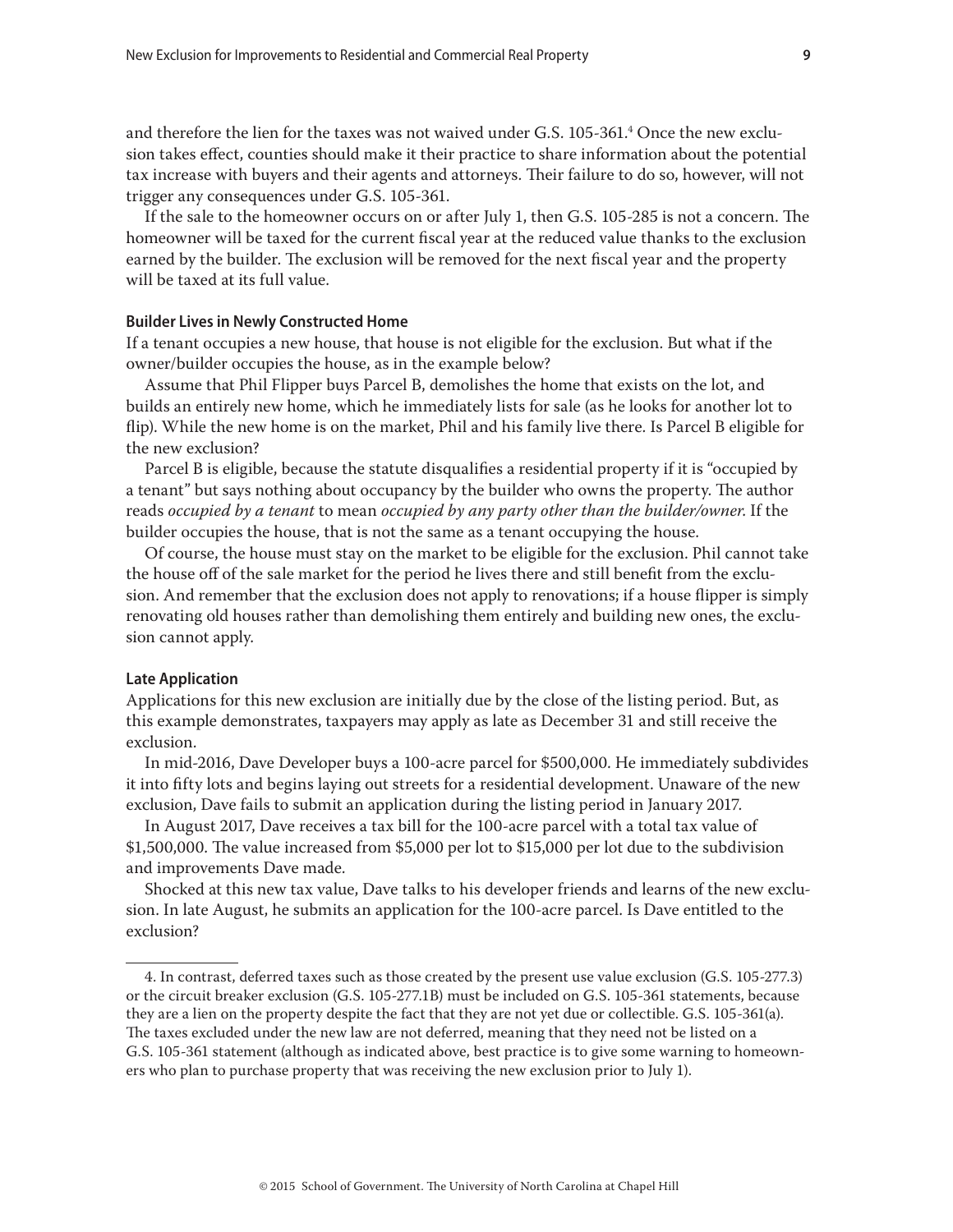<span id="page-9-0"></span>Dave may be entitled to the exclusion. G.S. 105-282.1 sets the end of the listing period as the deadline for all exemption and exclusion applications other than those for the three "residential property tax relief " programs—the elderly and disabled exclusion, the disabled veterans' exclusion, and the circuit breaker exclusion. Applications for those three exclusions are due June 1.

However, that application statute also permits late applications through the end of the calendar year if the governing board or the board of equalization and review approves the application for good cause. The statute doesn't define "good cause," meaning that each local government may define that term as it wishes. A local government could choose to accept all late applications, or no late applications, or only those late applications for which the taxpayer has a really good excuse ("I was kidnapped by rabid Blue Devil fans at halftime of the last Duke-UNC game and held for ransom in the basement of Cameron Indoor Stadium until last week").

What does this mean for Dave? The county assessor is obligated initially to deny the application and to inform Dave that he can appeal that decision to the board of equalization and review (if the board is still in session) or to the board of county commissioners. The appropriate board can then decide whether Dave demonstrates the necessary good cause to justify a late application. If the board agrees to accept the late application, the assessor has no choice but to review the merits of Dave's application and grant him the exclusion if he qualifies.

If a local government board is lenient with late exclusion applications, it is possible that the local government's tax base could take some late hits thanks to the new exclusion. Depending on the size of the new development involved, a late exclusion of newly improved property could eliminate a substantial amount of tax value for up to three years.

#### **Discovery of New Residential Construction**

Standard discovery rules apply to property that might be eligible for the exclusion but was never listed by the builder. Consider the following example.

Howie Homebuilder purchases an empty lot in 2016 with a tax value of \$20,000 and constructs a new house that is complete by January 1, 2017. However, he fails to list the construction with the county. In March 2018, the county sends Howie a discovery notice with a \$400,000 appraisal of the new house, which is unoccupied and still on the market. Howie immediately submits an application for the residential improvement exclusion. Is Howie entitled to the exclusion? If so, for which tax years?

If a discovery were not involved, Howie's exclusion application would be too late for the 2017 tax year because it was not submitted by the end of the 2017 calendar year.<sup>5</sup> However, when property is discovered, the taxpayer has the right to appeal the value, ownership, situs, taxability, or any other issue related to the discovered property so long as he or she does so within thirty days of the discovery notice.<sup>6</sup> Howie may submit an exclusion application for the house covering the 2017 and 2018 tax years.

Based on the facts above, Howie should qualify for the exclusion for both 2017 and 2018. His tax value for the lot for both years should be \$20,000, the pre-improvement value. He is still subject to a discovery penalty for his failure to list the lot. That penalty will be 20 percent of the 2017 taxes on the \$20,000 value and 10 percent of the 2018 taxes on the \$20,000 value. Interest

<sup>5.</sup> G.S. 105-282.1(a1).

<sup>6.</sup> G.S. 105-312(d).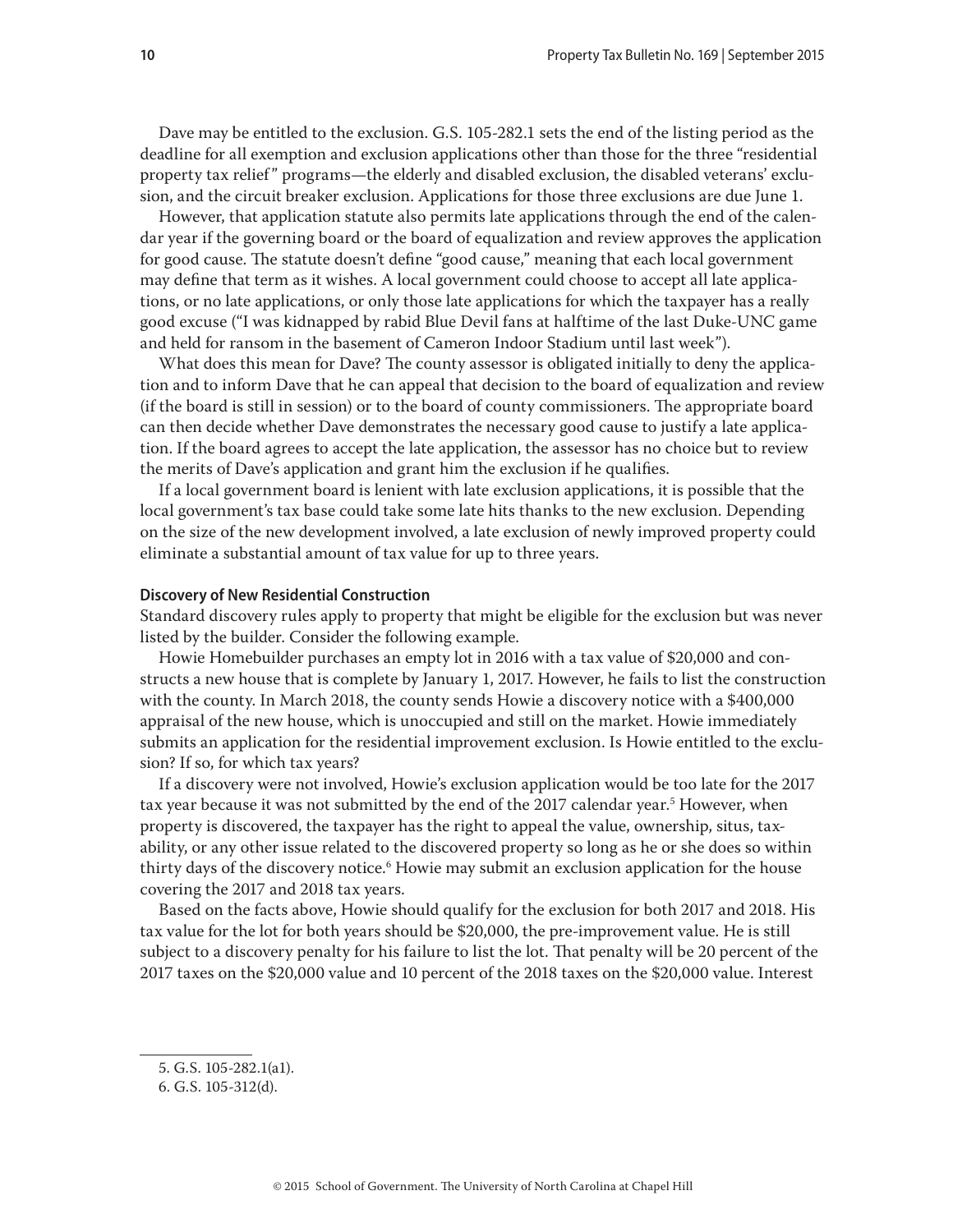<span id="page-10-0"></span>will not begin on the discovery bill until January 6, 2019, because the entire discovery bill is considered part of the 2018 tax levy.<sup>7</sup>

#### **Removing the Exclusion Retroactively**

The definition of "discovery" in G.S. 105-273(6a) includes "property that has been granted an exemption or exclusion and does not qualify for the exemption or exclusion." If the tax office learns that a property has received the new exclusion inappropriately, it must solve the problem using the discovery process.

Assume that Howie Homebuilder applies for and receives the new exclusion for a newly constructed residence at 123 Main Street. Howie receives the exclusion for 2017 and 2018. In mid-2018, the tax office learns that Howie has been renting the property to a tenant since early 2017.

Because occupancy by a tenant disqualifies a property from the exclusion, 123 Main Street should not have received the exclusion for 2018. The county should use the discovery process to bill and collect the omitted taxes on the full tax value of 123 Main Street for 2018, plus a 10 percent penalty.

The 2017 exclusion was appropriate assuming that the tenant was not occupying the house as of January 1, 2017, the listing date for 2017 taxes. The fact that the house was occupied by a tenant later in 2017 does not affect the 2017 exclusion; it simply disqualifies the house for the 2018 exclusion.

Discoveries are limited to the current tax year and the previous five tax years. If the tax office does not learn of an inappropriately awarded exclusion within that time limitation, it will be too late to correct the problem.

Assume the same facts as above. Howie rents his newly constructed home to a tenant from mid-2017 to 2020. He receives the exclusion for new residential construction for 2017, 2018, and 2019. In 2025, the tax office learns that Howie was renting his property during the tax years he was receiving the exclusion.

It would be too late for the county to use the discovery process to recapture the taxes that were inappropriately excluded. The earliest year the county could apply a discovery to Howie's property would be the 2020–2021 tax year (five years prior to the tax year that opens in the calendar year of the discovery). Because Howie did not receive the exclusion in the 2020 tax year, there is nothing for the county to discover.

## **Missed Application**

Builders can lose the exclusion temporarily by failing to submit an annual application, as in the example below.

Bob Builder purchases an empty lot in 2016. Construction of the new house he builds on the lot is complete by January 1, 2017. Bob applies for and receives the new exclusion for the increased 2017 tax value due to the new home. The home remains on the market unsold for the next year, but Bob forgets to submit an exclusion application for the 2018 tax year. He is taxed for

<sup>7.</sup> G.S. 105-312(i). Regardless of what years taxes are included in a discovery bill, for collection purposes the entire bill is considered part of the tax levy for the fiscal year that opens in the calendar year of discovery. In this example, the discovery bill was issued in calendar year 2018, meaning that it will be collected as part of the 2018–2019 tax levy. Those taxes become delinquent and accrue interest on January 6, 2019.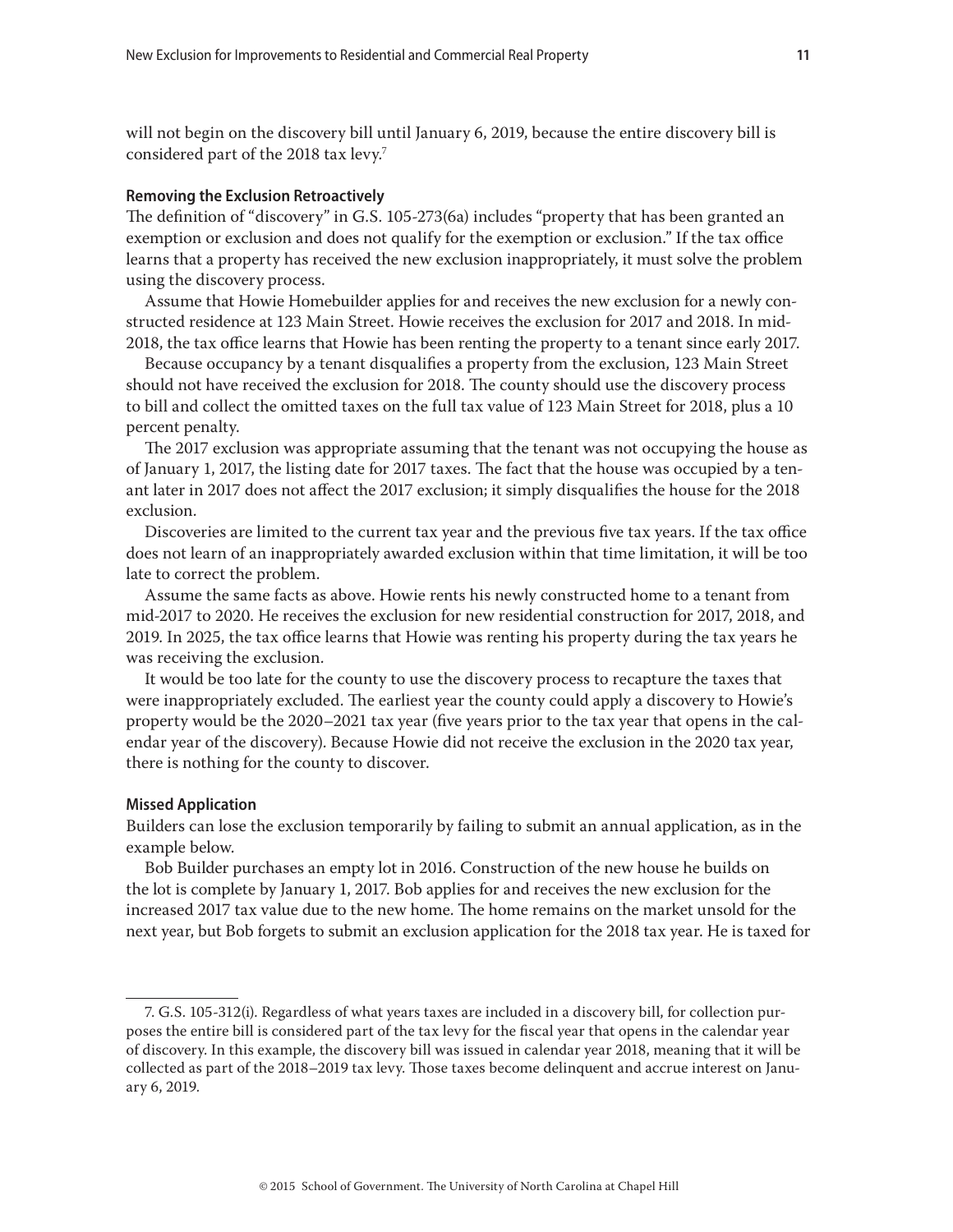the full appraised value. In 2019, Bob still owns the house and remembers to submit an exclusion application. Is Bob permitted to receive the exclusion for 2019 after failing to apply in 2018?

Yes, Bob is permitted to receive the exclusion for 2019. Failure to submit an application eliminates the exclusion for that tax year, but it does not affect the property's eligibility for an exclusion in the following year. Nor does it affect the maximum duration of the exclusion. In Bob's situation, the last year for which he could receive the exclusion would be 2019, because that is the third year after he first listed the improved property (2017). Bob will have received the exclusion for only two of those three years, but that fact does not extend the exclusion for another year.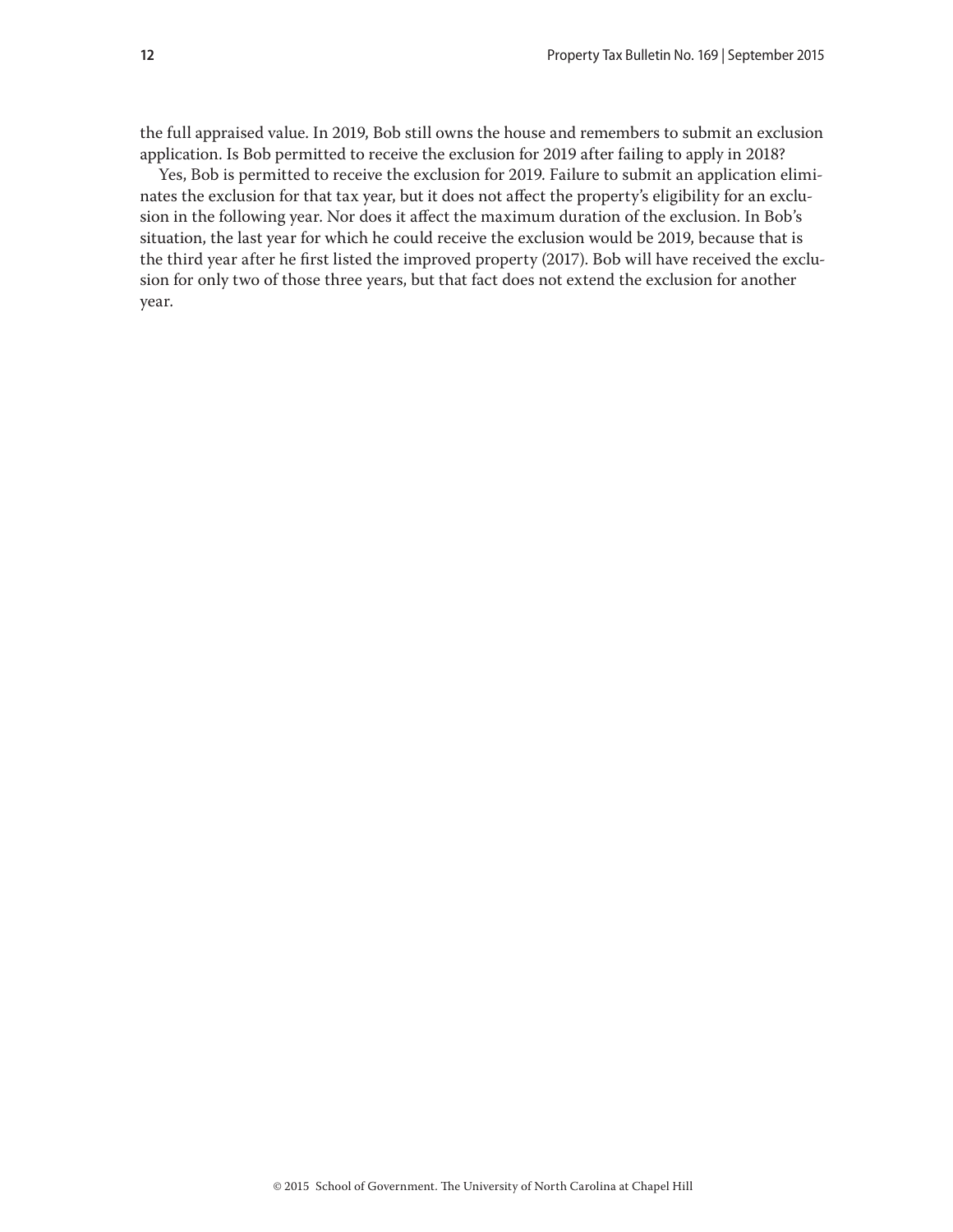# <span id="page-12-0"></span>**Appendix. Session Law 2015-223**

# **GENERAL ASSEMBLY OF NORTH CAROLINA SESSION 2015**

# **SESSION LAW 2015-223 HOUSE BILL 168**

# **AN ACT TO EXEMPT FROM PROPERTY TAX THE INCREASE IN VALUE OF REAL PROPERTY HELD FOR SALE BY A BUILDER, TO THE EXTENT THE INCREASE IS ATTRIBUTABLE TO SUBDIVISION OR IMPROVEMENTS BY THE BUILDER.**

The General Assembly of North Carolina enacts:

**SECTION 1.** G.S. 105-273(3a) is reenacted and reads as rewritten:

"(3a) "Builder" means a taxpayer licensed as a general contractor under G.S. 871 and engaged in the business of buying real property, making improvements to it, and then reselling it."

**SECTION 2.** Article 12 of Chapter 105 of the General Statutes is amended by adding a new section to read: **"§ 105-277.02. Certain real property held for sale classified for taxation at reduced valuation.**

(a) Residential Real Property. – Residential real property held for sale by a builder is designated a special class of property under authority of Article V, Sec. 2(2) of the North Carolina Constitution. For purposes of this subsection, "residential real property" is real property that is intended to be sold and used as an individual's residence immediately or after construction of a residence, and the term excludes property that is either occupied by a tenant or used for commercial purposes such as residences shown to prospective buyers as models. Any increase in value of this classified property attributable to subdivision of, improvements other than buildings, or the construction of either a new singlefamily residence or a duplex on the property by the builder is excluded from taxation under this Subchapter as long as the builder continues to hold the property for sale. In no event shall this exclusion extend for more than three years from the time the improved property was first subject to being listed for taxation by the builder.

(b) Commercial Property. – Commercial real property held for sale by a builder is designated a special class of property under authority of Article V, Sec. 2(2) of the North Carolina Constitution. For purposes of this subsection, "commercial real property" is real property that is intended to be sold and used for commercial purposes immediately or after improvement. Any increase in value of this classified property attributable to subdivision of or other improvements made to the property, by the builder, is excluded from taxation under this Subchapter as long as the builder continues to hold the property for sale. The exclusion authorized by this subsection ends at the earlier of the following:

- (1) Five years from the time the improved property was first subject to being listed for taxation by the builder.
- (2) Issuance of a building permit.
- (3) Sale of the property.
- (c) The builder must apply for any exclusion under this section annually as provided in G.S. 105-282.1.

(d) In appraising property classified under this section, the assessor shall specify what portion of the value is an increase attributable to subdivision or other improvement by the builder."